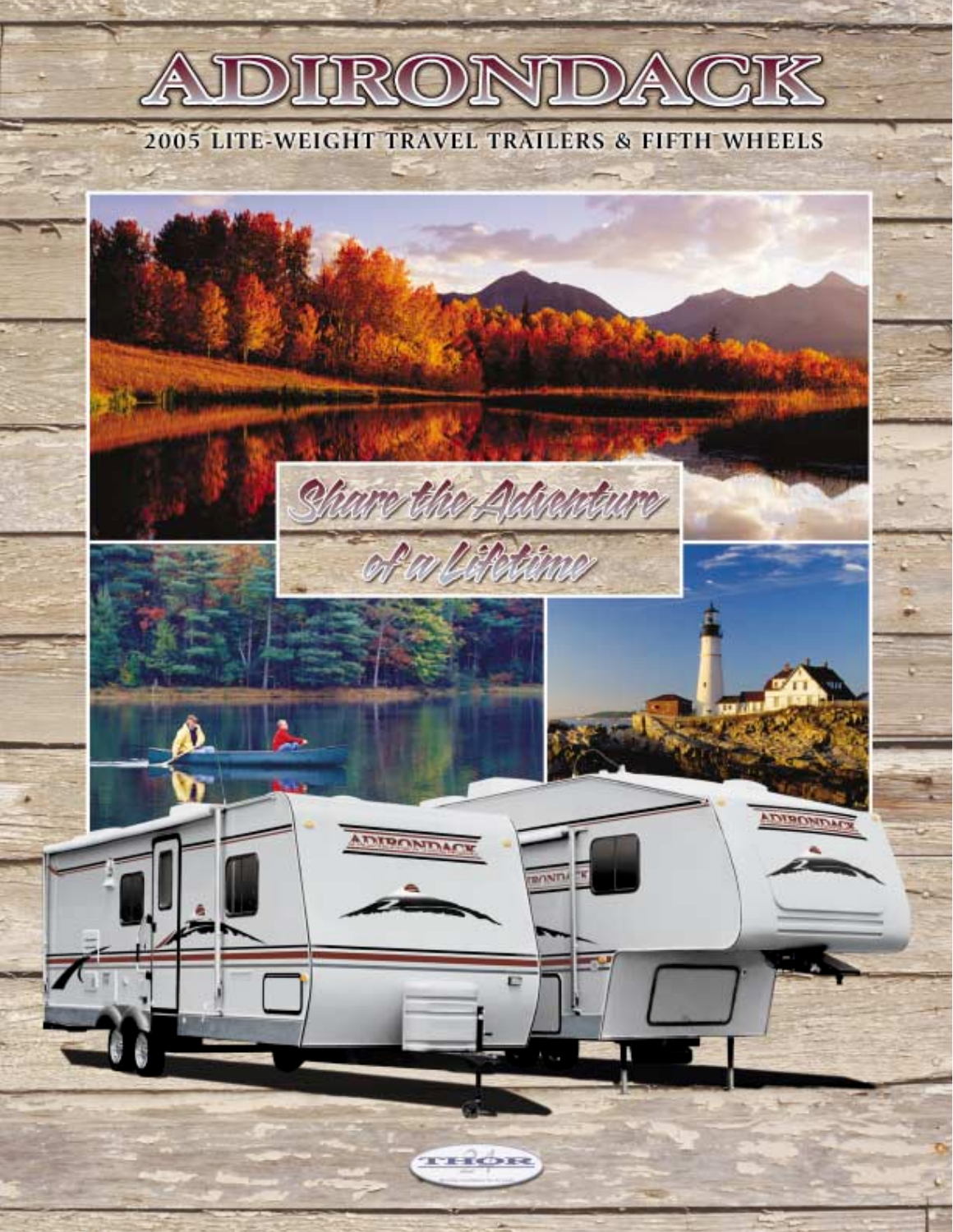2005 LITE-WEIGHT TRAVEL TRAILERS & FIFTH WHEELS



When it's time for that well deserved vacation, the luxury and comfort of Adirondack will help you relax in style. Adirondack's charming interior décor is inspired by premium European designs. Featuring raised panel Harmony white cabinets, microfiber fabrics and residential style furnishings, Adirondack is sure to impress the most discriminating buyer.



*Adirondack's large tinted bay windows offer picturesque views of the great outdoors.*

You will find plenty of pleasing touches in every Adirondack model. Large living areas,

spacious kitchens with generous storage, and sizeable bedroom and bathrooms make Adirondack your best value when it comes to lite-weight travel trailers and fifth wheels.



*Relax in comfort when you stretch out on the premium sofa bed. The microfiber sofa includes attached arm pillows.*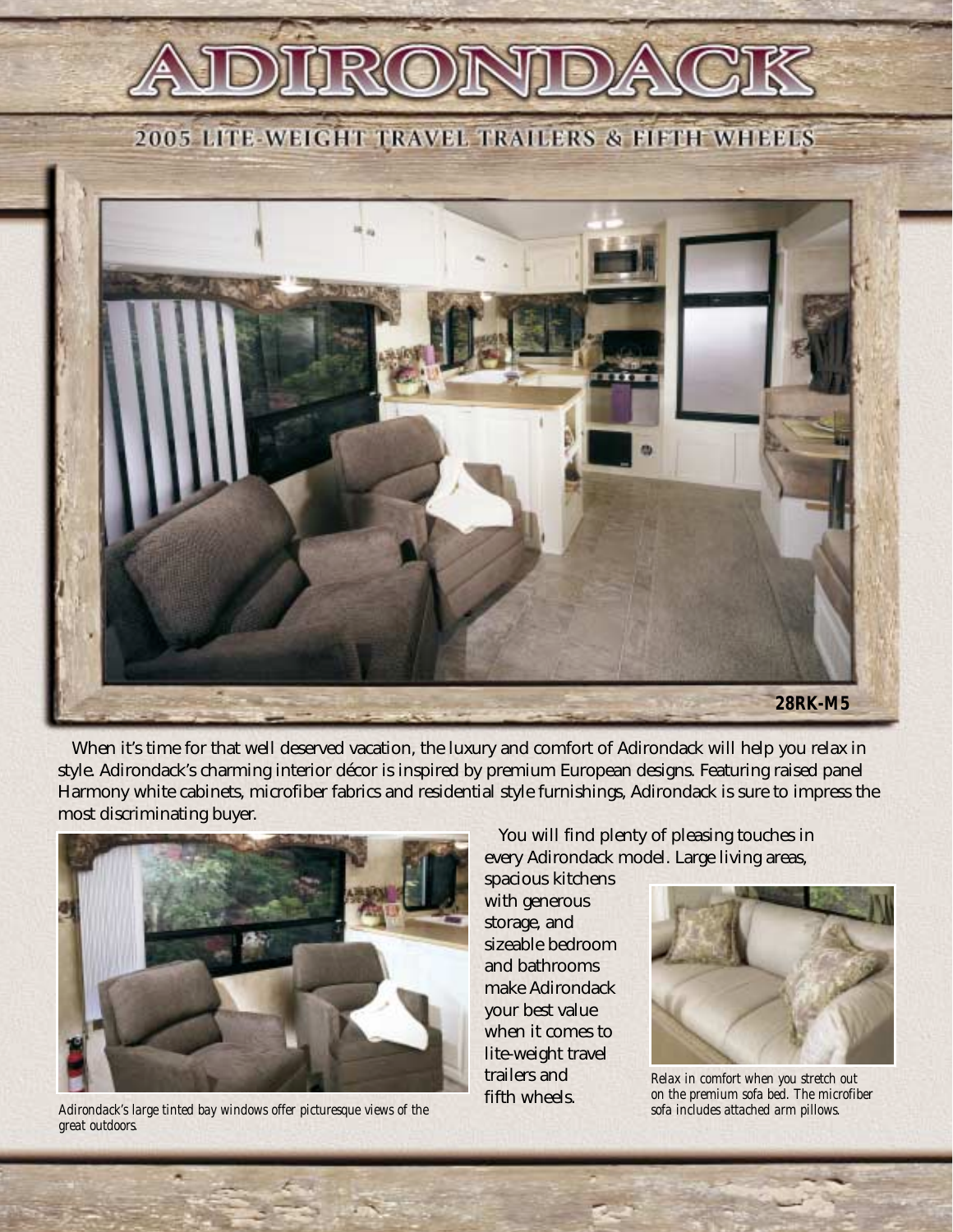



*Adirondack features large bathrooms with a standard skylight and window. 31BK-DSL shown in Jostile Blue.*

# **DÉCOR**<br>CHOICES

*Main Fabric – Taupe Skylar Microfiber: sofa, bedspread and dinette seat.*



*Select floorplans feature a neo-angle*

*shower with glass door.*

*Eating in has never been so enjoyable when you dine in Adirondack's oversized arched dinette. Five-inch thick vinylbacked cushions are covered with premium Skylar fabrics.*



*It's the little touches like cathedral arched harmony cabinets and premium designer lights that make Adirondack your best value.*



*You'll find plenty of storage space in the two large storage drawers under the bed. They slide out easily so everything's accessible. (Travel Trailers)*

*28RK-M5 Kitchen*

American avant on

*Accent Fabrics – Dinette and valances, headboard, and pillows.*

*Plum Plum*

*Skylar*



*Preparing something to eat will be a treat for the family chef. Adirondack features spacious kitchens with lots of countertop and storage space. Stainless steel appliances are standard.*

*Jostile Jostile Blue Blue*

*All models feature Taupe Frieze carpet. See floorplans for details.* *Bryn with Taupe or Green Accents Skylar<br>Plum<br>Dostile<br>Jostile<br>Blue<br>Bryn wit<br>Taupe or<br>Green*<br>Acce*nts*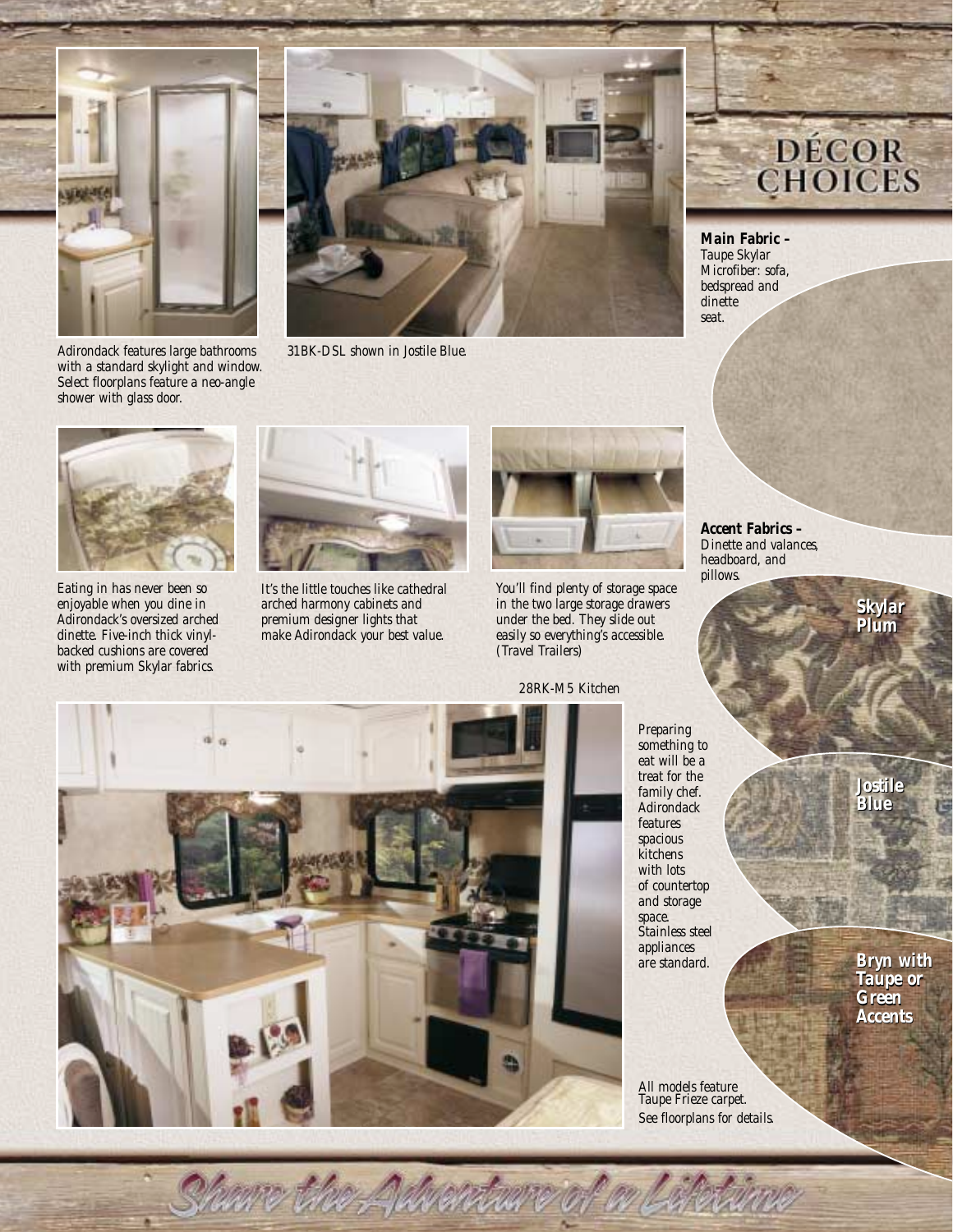

## **2005 LITE-WEIGHT TRAVEL TRAILERS**



#### **21QS**



#### **26QS**



**26RL-DSL** 



**27FK-DSL**





*Many floorplans include slide-out rooms to maximize interior space. The QS models with rear bed slide is a first in the industry. It's all electric, self supporting and gives you a full 60" x 80" queen bed.*



**25QS**



**26RK-SL** 



**27FB-DSL**

÷



**30BH-SL** *(available with Pac-n-Play storage option)*



**31BK-DSL** *(available with Pac-n-Play storage option)*

**HRONDACK**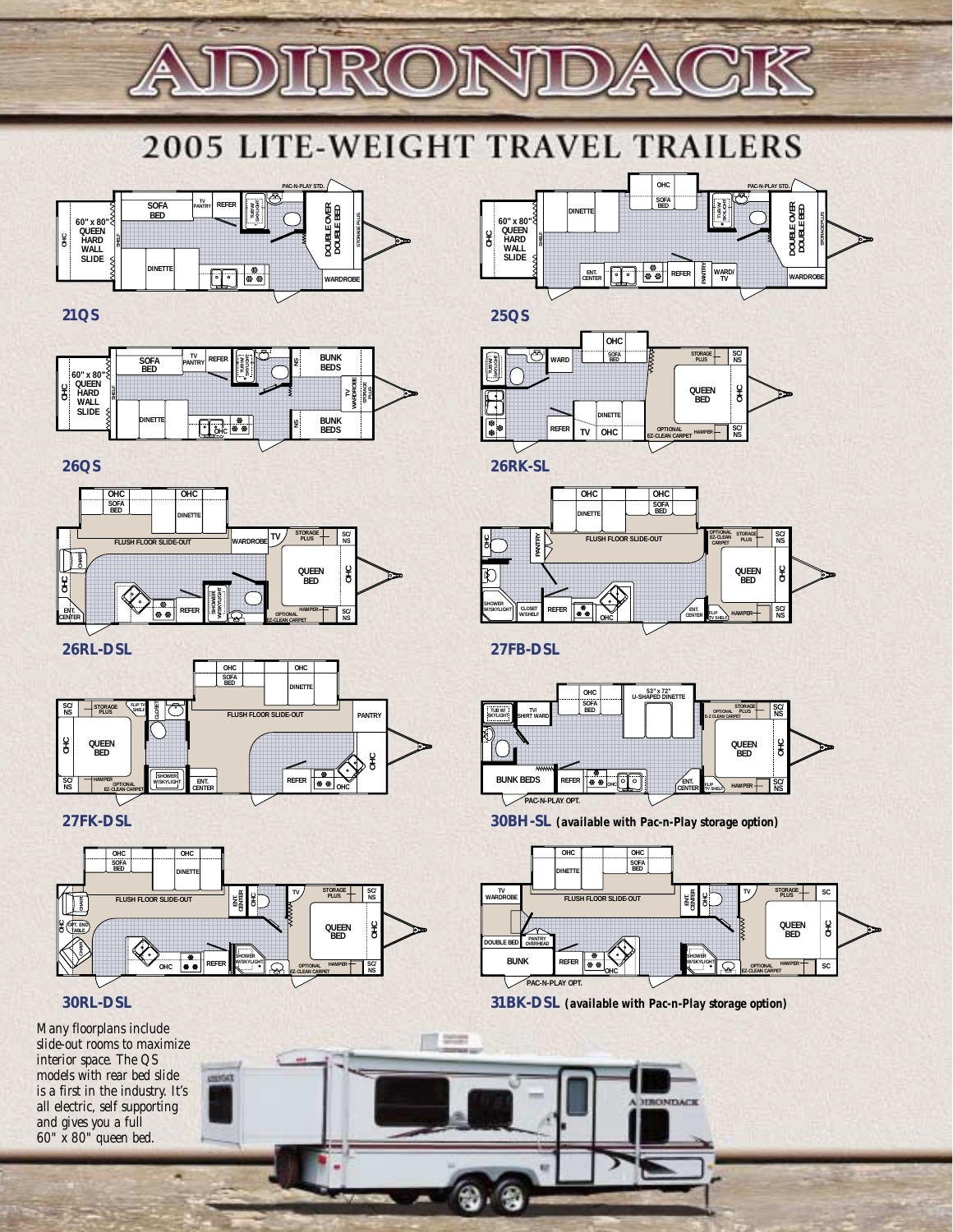| <b>TRAVEL TRAILERS</b>  | <b>21QS</b>         | 25QS     | <b>26QS</b> | <b>26RK-SL</b> | 26RL-DSL | 27FB-DSL | 27FK-DSL | 30BH-SL  | 30RL-SL  | 31BK-DSL |
|-------------------------|---------------------|----------|-------------|----------------|----------|----------|----------|----------|----------|----------|
| *Axle Weight            | 3680                | 3954     | 3857        | 3871           | 4898     | 4828     | 4898     | 4051     | 5224     | 5338     |
| *Dry Hitch Weight       | 275                 | 392      | 397         | 479            | 837      | 683      | 837      | 479      | 715      | 861      |
| *Unloaded               | 3956                | 4328     | 4254        | 4350           | 5736     | 5511     | 5735     | 4530     | 5940     | 6199     |
| Vehicle Weight          |                     |          |             |                |          |          |          |          |          |          |
| <b>GVWR</b>             | 6000                | 6000     | 6000        | 6000           | 7700     | 7700     | 7700     | 6000     | 7700     | 7700     |
| <b>Cargo Capacity</b>   | 2004                | 1672     | 1746        | 1650           | 1964     | 2189     | 1965     | 1470     | 1760     | 1501     |
| <b>Exterior Length</b>  | 24'4''              | 27'1''   | 26'9"       | 26'9"          | 32'9"    | 30'3''   | 32'2''   | 30'3"    | 32'9"    | 35'1''   |
| <b>Exterior Width</b>   | 8'                  | 8'       | 8'          | 8'             | 8'       | 8'       | 8'       | 8'       | 8'       | 8'       |
| Exterior Height w/A/C   | 9'8''               | 9'8''    | 9'8''       | 9'8''          | 10'8"    | 10'8"    | 10'8"    | 9'8''    | 10'8''   | 10'8"    |
| <b>Fresh Water Tank</b> | 46                  | 46       | 46          | 46             | 46       | 46       | 46       | 46       | 46       | 46       |
| <b>Grey Water Tank</b>  | 34                  | 34       | 34          | 34             | 34       | 68       | 68       | 34       | 34       | 34       |
| <b>Black Water Tank</b> | 22                  | 22       | 22          | 22             | 34       | 34       | 34       | 22       | 22       | 34       |
| <b>Tire Size</b>        | ST <sub>205</sub> / | ST205/   | ST205/      | ST205/         | ST205/   | ST205/   | ST205/   | ST205/   | ST205/   | ST205/   |
|                         | 75D14(C)            | 75D14(C) | 75D14(C)    | 75D14(C)       | 75R15(C) | 75R15(C) | 75R15(D) | 75D14(C) | 75D15(C) | 75R15(C) |
| <b>Furnace Size</b>     | 19,000              | 19.000   | 30,000      | 30.000         | 30.000   | 30.000   | 30.000   | 30.000   | 30.000   | 30,000   |

Vehicle loading – Every effort has been made to provide the greatest number of options for the recreation vehicle owner. Along with these choices comes the responsibility to manage<br>the loads that are imposed by the choices

**\*Axle weight, UVW and Dry Hitch Weight are base weights of units without options. Each unit includes a weight label which lists specific weight information for that unit.**

### **2005 LITE-WEIGHT FIF EELS**









| <b>FIFTH WHEELS</b>         |                    | 24RL-M5 24RGB-M5 27RL-M5 |                    | 28BH-M5            | <b>28RK-M5</b>                 |
|-----------------------------|--------------------|--------------------------|--------------------|--------------------|--------------------------------|
| *Axle Weight                | 4973               | 4970                     | 5628               | 5826               | 5614                           |
| *Dry Hitch Weight           | 983                | 1119                     | 1275               | 1201               | 1267                           |
| *Unloaded<br>Vehicle Weight | 5956               | 6089                     | 6903               | 7027               | 6881                           |
| <b>GVWR</b>                 | 8400               | 8400                     | 8400               | 9200               | 9200                           |
| Cargo Capacity              | 2444               | 2311                     | 1497               | 2172               | 2319                           |
| <b>Exterior Length</b>      | 26'11"             | 30'3"                    | 31'1''             | 33'8"              | 32'6"                          |
| <b>Exterior Width</b>       | 8'                 | 8'                       | 8'                 | 8'                 | 8'                             |
| <b>Exterior Height</b>      | 12'1''             | 11'5''                   | 12'1''             | 12'1''             | 12'1''                         |
| <b>Fresh Water Tank</b>     | 46                 | 46                       | 46                 | 46                 | 46                             |
| <b>Grey Water Tank</b>      | 34                 | 34                       | 68                 | N/A                | 68                             |
| <b>Black Water Tank</b>     | 34                 | 34                       | 22                 | 34                 | 34                             |
| <b>Tire Size</b>            | ST205/<br>75R15(C) | ST205/<br>75R15(C)       | ST205/<br>75R15(C) | ST225/<br>75R15(D) | ST225/<br>75R15 <sub>(D)</sub> |
| <b>Furnace Size</b>         | 30,000             | 30,000                   | 30,000             | 30,000             | 30.000                         |

**27RL-M5 28BH-M5** *(available with Pac-n-Play storage option)*



**28RK-M5**



**ADIRONDACK'S EXTREME OUTDOORS OFF ROAD PACKAGE** *For those who need extra ground clearance for off road campsites:*

*8" Body lift kit* ■ *Extended jack and stabilizers*  ■ *Double entry step* ■ *Dunlop Rover LT235/75R15 mud and snow tires (Also available with standard ST205/75D14 tires.)*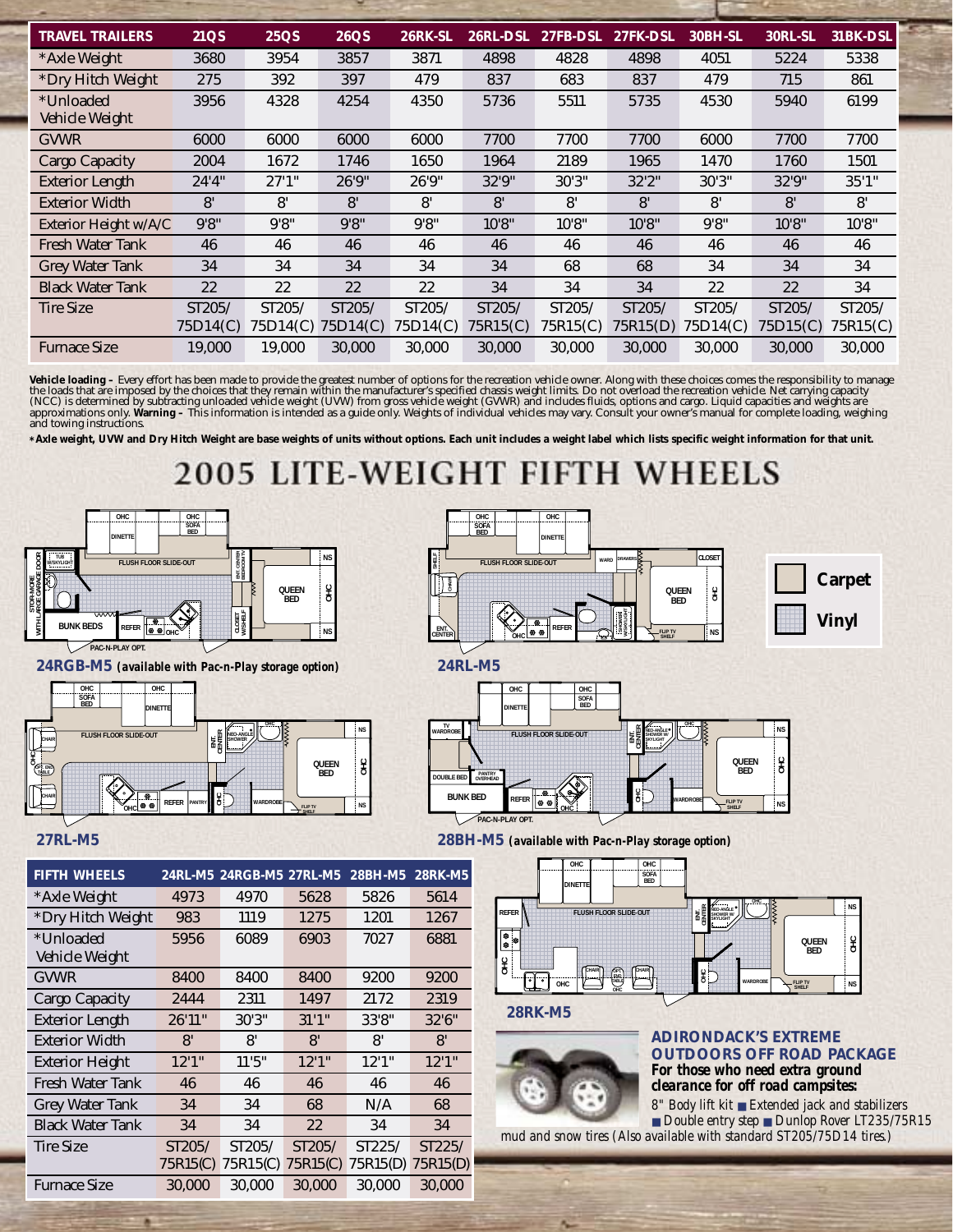

# **LITE-WEIGHT CONSTRUCTION**

## **CHASSIS**

- **1.** Folding entry step low step height for easy entry
- **2.** Ultra-lube hubs. Grease Zerk makes wheel bearings easy to lube. Extends life of bearings
- **3.** Al-Ko torsion "independent suspension" and axles – the smoothest ride in the industry. (SL and non-slide models)
- **4.** All tanks mounted in frame. Lowers the center of gravity, and saves valuable interior storage space
- **5.** 46 gallon fresh water tank with Quick Drain feature. Tank design prevents water from standing in tanks during storage. The largest fresh water tank in the industry!
- **6.** Standard enclosed underbelly protects tanks and floor from the hazards of the road
- **7.** Norco ultra light weight chassis with lifetime powder coat over E-coat paint finish (non-slide and SL models). DSL travel trailers and fifth wheels feature traditional steel frames with E-coat paint finish
- **8.** Twin 30 lb. LP tanks with optional ABS cover (most models). SL slide and non-slide models feature the "Pair-n-a-spare" triple LP bottle system
- **9.** 12,000 lb. safety chains

## **WALLS**

#### *5-ply construction. Fully laminated, aluminum framed construction.*

- **10.** Tubular aluminum welded frame reinforced around door
- **11.** Dark tinted radius corner windows
- **12.** Insulated baggage doors with key locks and finger pulls
- **13.** ABS fender skirts
- **14.** Decorative wall board
- **15.** Lauan wood backer
- **16.** High density structural foam insulation
- **17.** Lauan plywood backer
- **18.** Smooth Filon fiberglass with premium graphics package
- **19.** Pass-through storage compartment (where available)
- **20.** Aerodynamic front profile

## **ROOF**

#### *5-ply construction. Fully laminated, aluminum framed construction.*

- **21.** Tubular aluminum framed roof reinforced at A/C
- **22.** Lauan wood backer
- **23.** One-piece EPDM rubber roof with 12 year manufacturer's material warranty
- **24.** High density structural foam insulation
- **25.** Lauan wood backer
- **26.** Decorative ceiling board

## **FLOOR**

#### *5-ply construction. Fully laminated, aluminum framed floor structure.*

- **27. 27.** One-piece composite wheel wells (non-slide and SL models)
- **28. 28.** Residential vinyl flooring full length of coach
- **29. 29.** Residential carpet with pad (most models)
- **30. 30.** Two layers of floor decking over aluminum frame and foam
- **31. 31.** High density structural foam
- **32. 32.** Plywood base with polypropylene waterproof vapor barrier
- **33. 33.** Tubular aluminum framed floor, reinforced at tanks

*The standard enclosed underbelly enhances the aerodynamics on Adirondack and protects the fresh water, holding tanks and floor from the hazards of the road.*

**1**

**10**

**13**

**11**

**12**

**3**

**2**

*The carpet is removable! Take it out for cleaning or store it away on those wet and muddy days. (optional)*



*5-spoke aluminum rims are standard on Adirondack!*

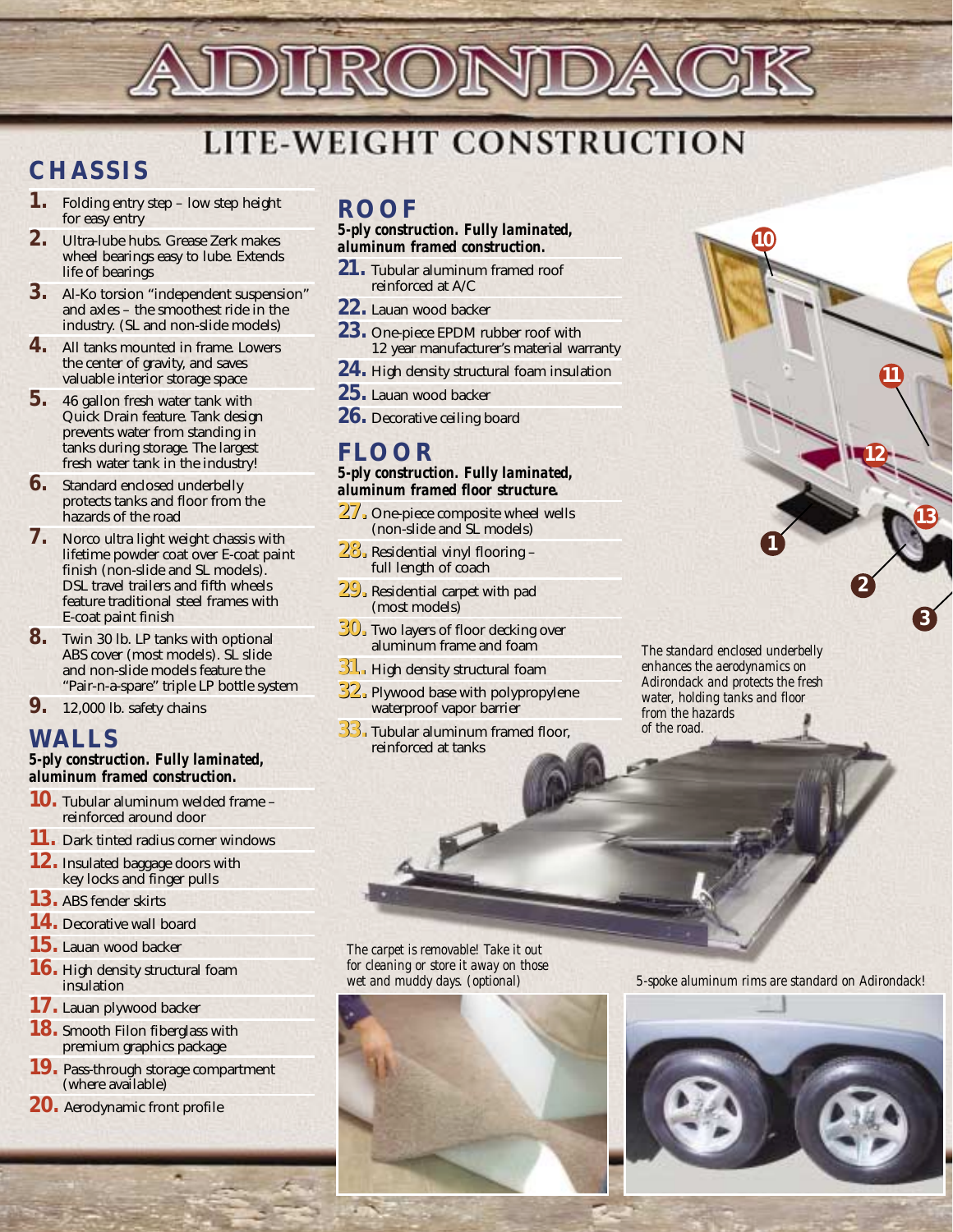## Two Year Structural and Appliance Warranty One Year Bumper to Hitch Warranty

*This hidden lock box keeps your valuables safe and out of sight. (Adirondack Package)*

**18**

**20**

**19**

*All fresh water tanks are mounted in the frame, which lowers the center of gravity and saves valuable interior storage space. The 46 gallon fresh water tank features* 

**6 7**

**27**

**29**

**21 22**

**30**

**31**

**32**

**14 15**

**16**

**25 26**

**24**

**23**

**17**

**33**

**28**

**4**

**5**

*a quick drain design that prevents water from standing in the tanks during storage. This is the largest fresh water tank in the industry!*

*Centered under the awning, this 8" security light brightens your camp site at night.*



*Oversized, pass-through storage compartment is carpeted and includes a convenience light. (most models)*



*With three residential-sized LP gas bottles, you've got a pair and a spare! You can use the third bottle as a spare, for your grill, or other LP camping equipment. (SL and non-slide models)*

**9**

**8**





*Adirondack's dinette seat, bunk beds, queen beds and pass-through storage compartments are aluminum framed. They are lighter and more durable than the competitors' wood frame structures.*



*Adirondack's exterior shower features hot and cold water, a quick connect coil hose and a sprayer. (optional)*



*Audiovox two-way radios include 4 five mile range radios and a 12V charger base station. (optional)*



*Take your cooking outside with Adirondack's exterior barbecue grill. (optional)*